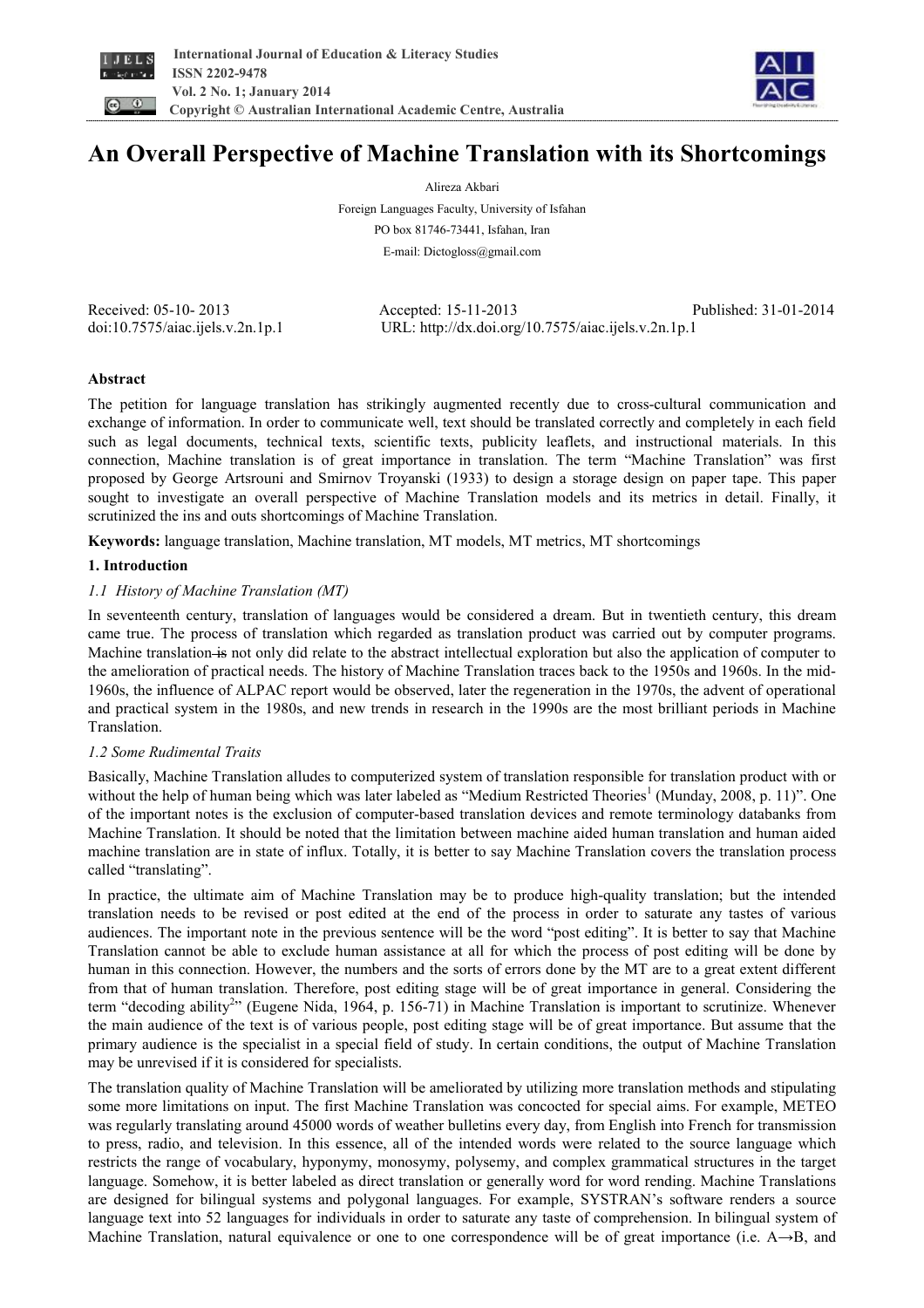$B\rightarrow A$ ). But for the latter case, the translation will be done in polygonal languages unidirectionally (i.e. A– A´´´). In this case, the equivalence will be directional one and Machine Translation cannot exoticize word for word rending.

Interlingua approach is the other strategy which is completely utilizable in this field. In Interlingua approach, source language text converts into representations to more than one language such as SYSTRAN. In this connection, Machine Translation plays the mediation<sup>3</sup> role (Hatim and Mason, 1997) in which an SL text transmits to Interlingua approach and then converts into the TL text. One of the differences among direct translation and Interlingua approach will be of *economy of language in a multilingual conditions.* For direct translation, translation requires *n(n-1)* bilingual system, whereas in Interlingua approach will be  $2n$  interlingual programs. Economy of language alludes to utilizing more than three languages in general. In some occasions, Interlingua approach is based on manipulative and auxiliary language such as Esperanto.

Interlingua approach of Machine Translation system consists of three stages: (1) analysis and representation of source text syntactic structure; (2) transfer into target structure; and (3) synthesis of output from that structure (Somers, 1998, p. 145)**.** In transfer approach, Machine Translation systems scrutinize the discrepancies and ambiguities in the language inherently. In the scope of analysis and syntactic structure, different levels of linguistic descriptions will be used such as syntax, semantics, and morphology. Syntactically speaking, Machine Translation utilizes syntactic analysis such as subordinations, conjunctions, phrase structures, and dependency rules. In semantic view, MT analyzes semantic analysis such as functional, structural, and lexical ambiguities. In scope of morphology, Machine Translation peruses morphological analysis such as compound words, complex words, and word endings. The last stage of Machine Translation systems deals with output or translation product of intended text carried out in first and second stages of Interlingua approach.

To make the long story short, Machine Translation systems scrutinize into two generations. The first generations of Machine Translation deals with "direct" translation systems since they are fundamentally word based, each ST word will be look up and replace by corresponding TL term. The reputation of MT first generation fell down in 1960s. Instead the concentration of Machine Translation systems inclines to language processing known as computational linguistics. The second generation of Machine Translation systems deals with "indirect" translation which adds an intermediate stage between ST and TT phase. The indirect translation includes two stages: (1) transfer approach and (2) Interlingua approach. In these two stages, the ST meaning is represented in an abstract form before being reconstructed in the TT. These three stages of second generation of Machine Translation can be summarized in "Bernard Vauquois' Pyramid":



Figure1. Bernard Vauquois' Pyramid

# *1.3 Pioneers of Machine Translation (MT)*

The first concrete proposals of Machine Translation programs were presented by George Artsrouni and Peter Smirnov Troyanski in this connection. Artsrouni manufactured a storage device on paper tape which could be utilized for searching any equivalents in other languages. The prefabricated device of Artsrouni's was demonstrated in 1937. He could envisage Machine Translation in three stages: (1) an editor of the source language securitizes each word logically into its base form and syntactic function; (2) the second stage was the transferring the input of the source language to the target one; and (3) another editor in target language inspects and converts the intended translated text in accordance with the situation and environment of the target language. It should be noted that the first Machine Translation system considered both bilingual and multilingual environment of translation. In this direction, he believed in mechanization of logical analysis.

A few years later, a revolution in American universities such as University of California, Los Angeles University, and Massachusetts Institute of Technology took place. In 1951, MIT appointed some full time researchers in analyzing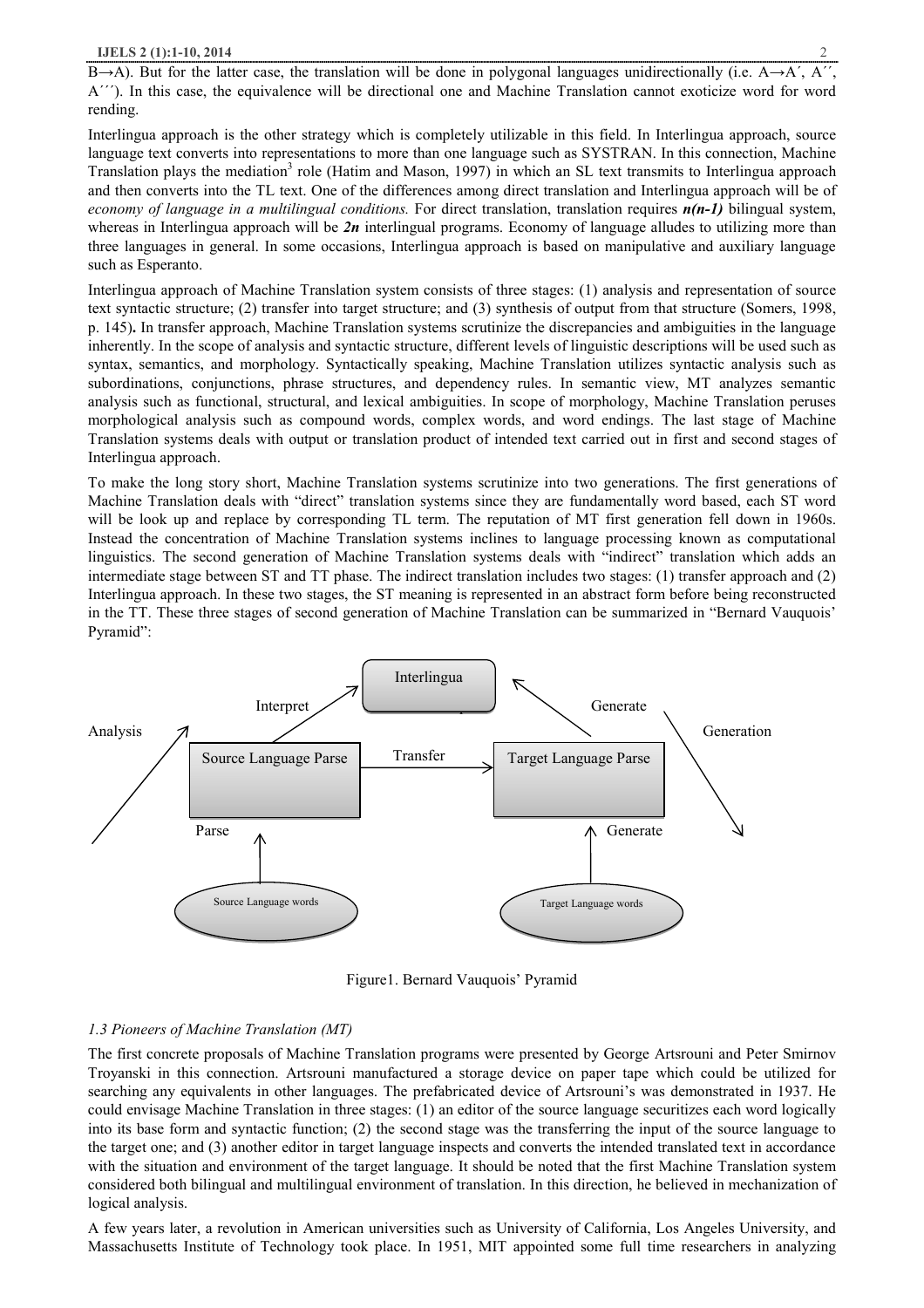Machine Translation in details. Amongst these researchers, Yehoshua Bar-Hillel criticized Machine Translation in his Report on the State of Machine Translation in the United States and Great Britain on 1959. He then argued that the text should be written in MT-oriented and construction of sub-language systems. But in this direction, human assistance would be of great importance to produce the source language text and then revise it in the target language.

In the 1950s and 1960s, the focus of research in Machine Translation was on trial and error approaches which applied statistical methods and theoretical approaches to inspect linguistic research. But these approaches were completely time-consuming and it had to be concocted some advanced hardware to process every stage fast with less errors in general. Therefore, some of the researchers concentrated on trial and error approach and some on theoretical aspects on Machine Translation systems. Erwin Reifler at the University of Seattle condensed the direct translation or word for word approaches which included the construction of large bilingual lexicons at which lexicographic information was used both for choosing near equivalents and figuring out grammatical problems. In 1958, Gilbert King at IBM Corporation installed a system for US Air Force which generated and utilized translations for many years. But in this direction, his system had some deficiencies such as crude and unintelligible output. Therefore, Michael Zarechnak at Georgetown University presented a more eclectic approach which scrutinized empirical analysis of the text which later called Georgetown Automatic Translation (GAT). This approach covered three aspects of Machine Translation: (1) morphological which dealt with rendering expressions and idioms; (2) syntagmatic which dealt which adjective modifications and agreement of nouns and adjectives; and (3) syntactic which inspected subject-verb agreement, sentence analysis, and relationships between clauses.

In 1958, The Linguistic Research Center (LRC) was established by Winfried Lehmann. LRC focused on syntactic research between English and German languages in general. Lehmann took an attempt to devise a Machine Translation for reversible grammars to achieve bidirectional renderings.

Last but not least, Machine Translation studies had been established in most of the European countries such as Belgium, Germany, France, and Hungary. Some of these Machine Translation methods were short-lived and could not deal with near equivalents in different translational situations and some had long-lived periods to translate the main essence of the text in general. But the most important factor is that all these Machine Translation methods, either old or new, suffers from some sorts of shortcomings which later this paper expounds them ins and outs.

# **2. Review of Literature**

# *2.1 Types of Machine Translation (MT)*

In a paper titled "*Theoretical Overview of Machine Translation*", Cheragui (2012) expressed Machine Translation into four categories:

# 2.1.1 Machine Translation for Watcher (MT-W)

This is a kind of Machine Translation which makes it possible for the readers who wanted to gain access to some information written in the target language. The intended Machine Translation was utilized to render military technological deeds. This Machine Translation was completely based on dictionary or word-based translation and was definitely different from linguistics-based Machine Translation in this connection.

# 2.1.2 Machine Translation for Revisers (MT-R)

This sort of Machine Translation aims at producing rendering with high quality of comparison to that of the first draft produced by human translation. The kind of rendering carried out in this Machine Translation can be labeled as "brush up" rendering which is completely applicable just for revisers. Here "reviser" means translator of the target language. The translator acts the role play both as renderer and reviser to make the intended text completely agreeable to the norms and disciplines of the target text.

# 2.1.3 Machine Translation for Translators (MT-T)

This kind of Machine Translation helps the translator to find online dictionaries and translation memory tools. But the most important factor in "Machine Translation for Translator" is PC-based translation tools. Homedian (1998) expressed that "tools for individual translators have been available since the beginning of office automation".

# 2.1.4 Machine Translation for Authors (MT-A)

This type of Machine Translation causes authors to have their texts translated into one or several languages. Therefore, it can be labeled as "Interactive MT" which considers the interaction among analysis and transfer of the text and not toward the author of the text. To put it in a nutshell, Homedian (1998) expressed that there have been no operational successes of MT-A; nevertheless, the designs of this Machine Translation more inclines to user-oriented.

# *2.2. Some Metrics of Machine Translation*

# 2.2.1 Bilingual Evaluation Understudy (BLEU)

Papineni (2002) proposed one of the first automatic measurements as a reference for translation evaluation in accordance with some rules and disciplines. The fundamental aspect of BLEU Machine Translation was to juxtapose the degree of similarity amongst Machine Translation and two or more renderings completed by reference translation based on n-gram<sup>4</sup> precision. The formula of BLEU Machine Translation is as follows:

# *BLEU= BP*  $x_e$  ( $\sum_{n=1}^{n} w_i \log pn$ )

It should be noted that the ranking behavior is more apparent in the Log domain, therefore;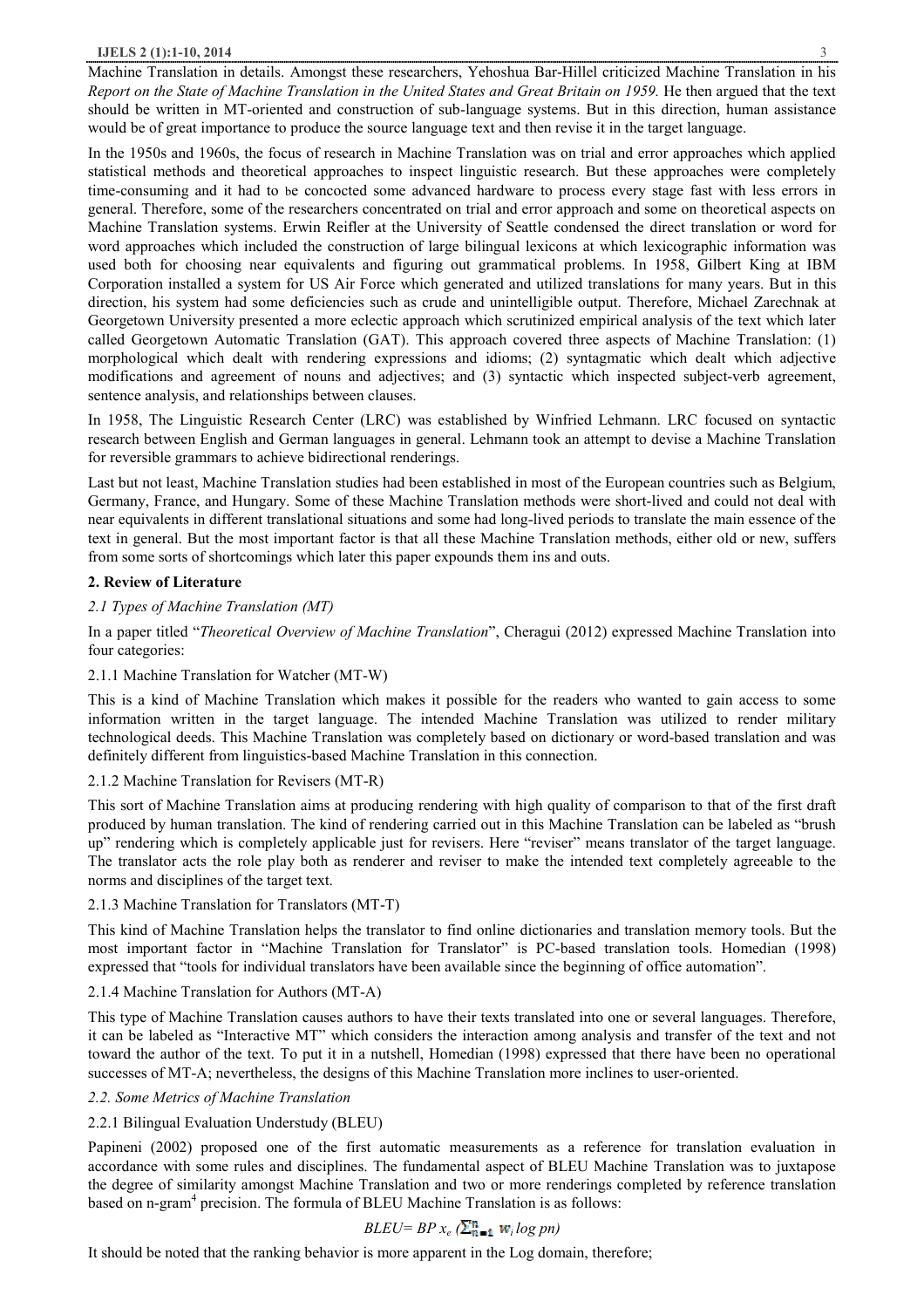$$
log BLEU = min (1-\frac{1}{r}, 0) + \sum_{m=1}^{N} w_n log p_n
$$

In this connection, N=4 as the baseline, and the uniform weights  $w_n=1/N$ 

Pn: refers to he number of n-gram which is present in one or more reference translation, and then divided by the total of n-gram of MT

$$
p_n = \sum_{\substack{C \in \{C \text{andidates}\} \ n\text{-gram} \in C}} \text{Count}_{clip}(n\text{-gram})
$$

$$
\sum_{C' \in \{C \text{andidates}\} \ n\text{-gram} \in C'} \text{Count}(n\text{-gram'})
$$

 $w_i$ : refers to positive weights (in some condition, the intended term called  $w_n$ )

BP: alludes to brevity penalty which penalize renderings as short translation. The formula for calculating "brevity penalty" will be as follows:

$$
BP = \begin{cases} 1 & \text{Si } c > r \\ \frac{1-r}{e^{1-r}} & \text{Si } c \le r \end{cases}
$$

-c: refers to the length of Candidate Transl

-r: alludes to Effective length of reference translation

In BLEU Machine Translation, there exists two metrics: (1) the *reliance on higher n-grams,* and (2) brevity penalty.

2.2.2 Word Error Rate (WER)

This metrics proposed by Popovic and Ney in 2007. This one rudimentally utilized for Automatic Speech Recognition and then juxtaposes the Sentence Hypothesis to a Sentence-based on the Levestein distance. In this connection, the above-mentioned metrics was used to evaluate the quality of translation hypothesis in a relation to reference translation. In this track, this metric calculates the minimum number of edits such as deletion, substitution, elision, and insertion of the word into the sentence. These edits are used to procure the good translation and be identical to that the reference translation. The formula of this metrics is as follows:

$$
WER = \frac{1}{\text{Nref}} x d_L (ref, hyp)
$$

 $-d_L$  (ref,hyp): refers to the Levenstein distance amongst the reference translation "ref" and the hypothesis translation "hyp".

 $-N_{ref}$ : alludes to the size of the reference translation

In this track, if one researcher wants to calculate WER decomposition over  $POS<sup>5</sup>$  class, he or she should obey the next metrics which is:

$$
WER(p) = \frac{1}{N \, \text{ref}} \sum_{k=1}^{k} n(p, \, err_k)
$$

 $-n(p,err_k)$ : refers to the number of errors in err<sub>k</sub> procured by words in POS class.

As an example in "Word Error Rate: "*Decomposition over POS Classes and Applications for Error Analysis"* Popovic and Ney (2007, p.49-51) reveal that the standard WER of the whole sentence will be 4/12=33.33%. The contribution of noun is:

Table 1. Example for illustration of Actual Error

| <b>Reference</b>                     |
|--------------------------------------|
| <b>Mister#N Commissioner#N, #PUN</b> |
| Twenty-four#Num hours#N              |
| sometimes#ADV can#V be#V too#ADV     |
| much#Pron time#N, #PUN               |
| <b>Hypothesis</b>                    |
| <b>Mrs#N Commissioner#N, #PUN</b>    |
| Twenty-four#Num hours#N is#V         |
| Sometimes#ADV too#ADV                |
| much#Pron time#N, #PUN               |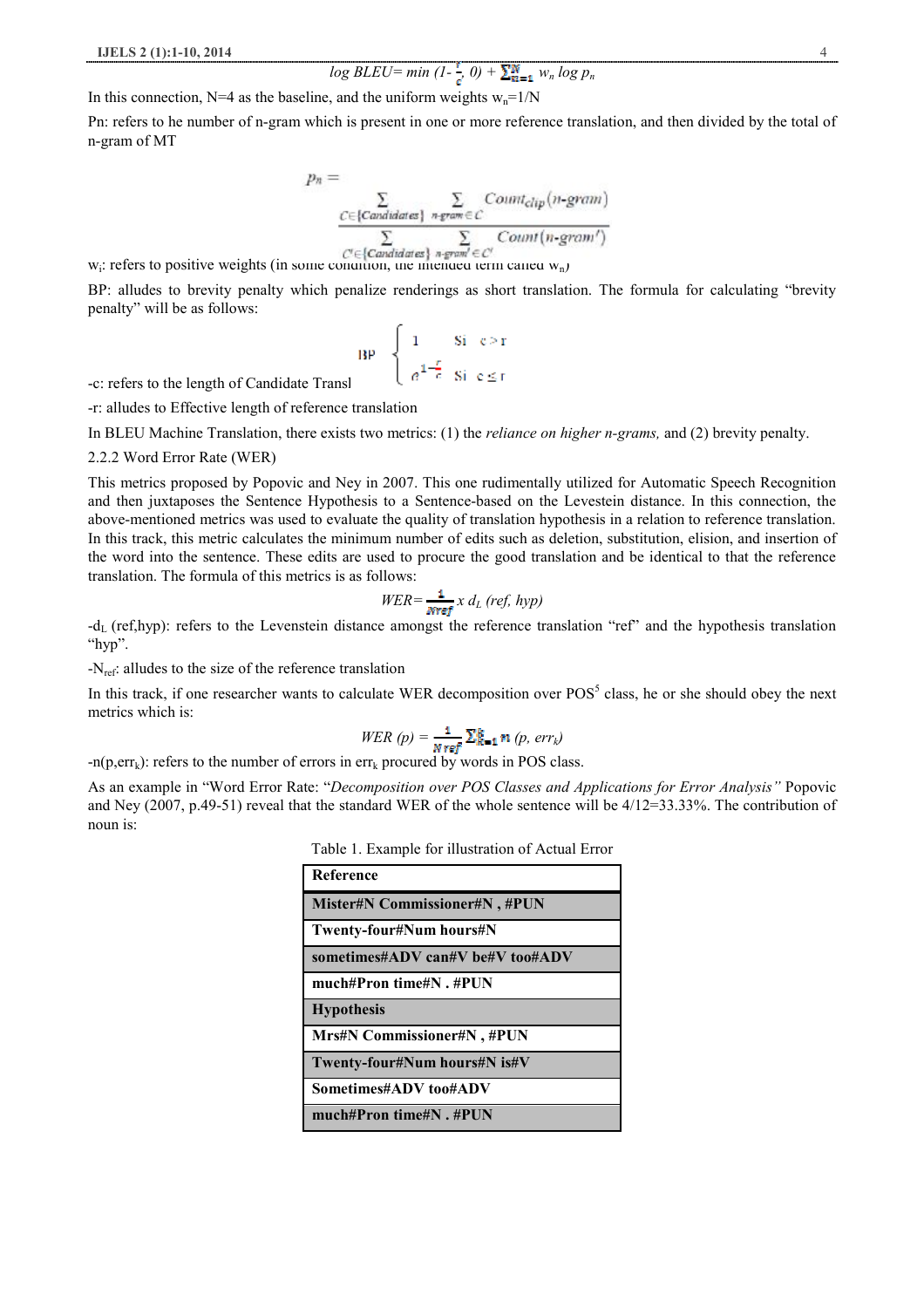| LAUIC 2. WEN EITUI |                                   |                             |  |
|--------------------|-----------------------------------|-----------------------------|--|
| Reference          | <b>Hypothesis</b><br><b>Error</b> | <b>Error</b><br><b>Type</b> |  |
| Mister#N           | $Mrs\#N$                          | Substitution                |  |
| sometimes#ADV      | is#V                              | Substitution                |  |
| $\text{can}\#V$    |                                   | Deletion                    |  |
| he#V               | sometimes#ADV                     | Substitution                |  |

Then:

WER (N) =  $1/12 = 8.3\%$ , of verbs WER (V) =  $2/12 = 16.7\%$  and of adverbs WER (ADV) =  $1/12 = 8.3\%$ 

 $T_{\rm T}$   $T_{\rm A}$   $T_{\rm C}$   $T_{\rm C}$ 

# *2.2.3 Position Independent Word Error Rate (PER)*

In 1997, Tillman proposed the metrics of Per. In this connection, PER juxtapose the number of words of MT to those of the reference translation. The important consideration in this metrics will be the unimportance of the word sequence in the sentence. The formula of the indented metrics is as follow:

$$
PER = \frac{1}{Nref} x d_{per} (ref, hyp)
$$

-dper: refers to the difference amongst the occurrence of words in MT and the reference translation.

In this regard, if one researcher wants to calculate PER decomposition over POS class, he or she should obey the next metrics which is:

Reference Per (RPER)  
\nRPER (p) = 
$$
\frac{1}{Nref}
$$
  $\sum_{K=1}^{R} n$  (p. rerr<sub>k</sub>)  
\nHypothesis Per (HPer)  
\nHper (p) =  $\frac{1}{Niryp}$   $\sum_{K=1}^{R} n$  (p. herr<sub>k</sub>)  
\nF-based Per (FPER)  
\nFPer (p) =  $\frac{1}{Nref+Niryp}$   
\n $\sum_{K=1}^{R} (n(p, rerr_k) + n (p, herr_k))$ 

# *2.2.4 Translation Error Rate (TER)*

In 2006, Snover proposed the TER metrics. He defined TER as the minimum number of edits needed to change a hypothesis so that it exactly matches one of the references. Translation Rate Error involves insertion, deletion, substitution of the words, and sequence of contiguous words. In this metric, the researcher just measures the number of edits to the nearest reference. The formula of the intended metric is as follow:

$$
TER = \frac{NB (op)}{Avreg Nref}
$$

-Nb (op): alludes to minimum number of edits

-Avreg  $N_{\text{Ref}}$ : refers to the average size in words references

#### **3. Methodology**

#### *3.1 Shortcomings of Machine Translation*

This section deals with the shortcomings of Machine Translation (MT) in details. It is completely natural to express that in a translation program, few phases have to be taken relied on the perception of Machine Translation either directly or indirectly, but unfortunately MT will not be able to operate well and the whole program will come to a deadlock. Therefore, it is better to expatiate the shortcomings of Machine Translation in detail.

#### 3.1.1 Syntactic Problem

One of the most important aspects of Machine Translation will be operational syntax. In syntactic structure, Machine Translation should be paid attention to both source language and target language. But, not every structure of language obeys the same method of forming clauses, phrases, and sentences. For example, English has the system of SVO in forming sentences in general, but languages such as Persian and Japanese have the system of SOV in forming the sentences. It is thoroughly an arduous task to match the two different structures of languages to make an understandable rendering to saturate every taste of audience. "Meaning of pronoun" in different situation is the other Achilles Hills of Machine Translation which cannot be able to distinguish the right pronoun. For example, the pronoun "you" in English is used for both singular and plural. But, the other languages such as the German and Italian languages have their own system of pronoun and express the second singular pronoun as "du and tu" respectively. How will it be possible for Machine Translation to ascertain the right gist of translator? According to Yehoshua Bar-Hillel (1953, p. 218), "a student of chemistry who has, either in his mind or on his shelves, a complete description of all known methods of synthesizing or otherwise producing them, would be at the complete loss when presented with the task of determining the composition of an unknown mixture of substance." To cut the story short, lots of new vocabularies and structures will add to the every language nowadays. What is happened if the intended Machine Translation will not be able to be upgraded? It can be stated that, Machine Translation cannot render any technological vocabularies unless it is upgraded.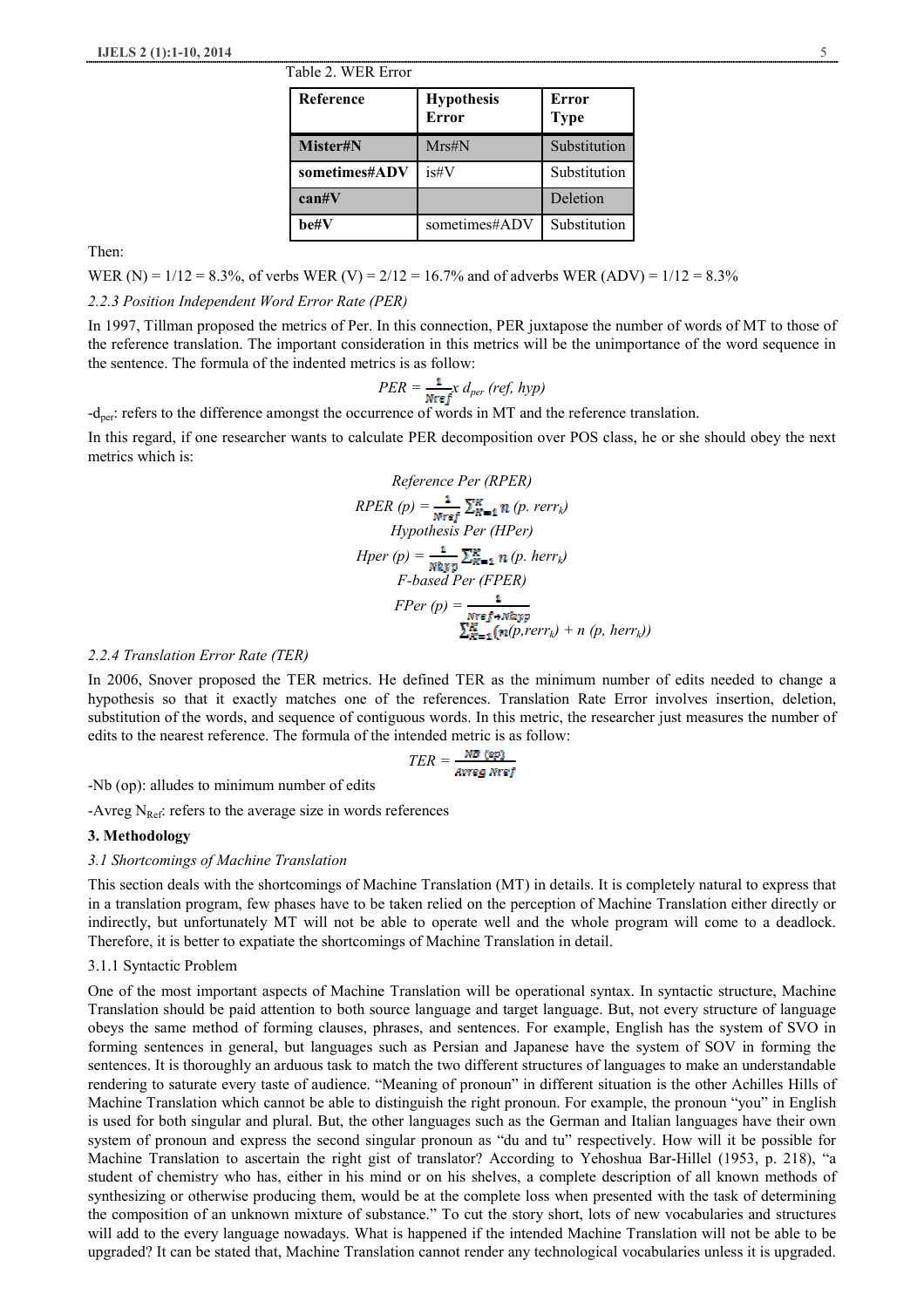The other problem to mention will be "structural ambiguity" in Machine Translation. In some situations, one sentence can be inferred in more than one way and it makes translation hard to grasp. For example, "*John mentioned the notebook I dispatched to Jessica*". This sentence can be rendered in two ways: (1) *John mentioned the notebook which I dispatched to Jessica*, and (2) *John mentioned to Jessica the notebook which I dispatched*. It should be stated that Machine Translation will not be dealt with these structural problems and it cannot saturate the taste of audience completely. As another example, "pregnant women and children" is translated by Machine Translation as "*le donne incinte et le bambine incinte*" which is completely wrong and it is actually hard to perceive. This sentence expresses that only women are pregnant. It should be noted that Machine Translate cannot be able to distinguish the context of the sentences. Therefore, MT matches the entire items in a sentence. The term "Machine Translation" can be rendered as a rickety bridge in translation and it is used just for comprehending the gist of the target language text in general. Most of the problems arise when the Machine Translation wants to render the phrase of "es gibt" in the German Language. The German word "es" has its English equivalents as "it", "he", "she", and the German ward "gibt" has the equivalent of "gives". This case is called "over-differentiation" in translation where the source language word has three or four equivalents in the target language text. How can Machine Translation deal with this occasion in general? Or vice versa, how can Machine Translation render "under-differentiation" in the target language? In most of the conditions, Machine Translation will deal with "one to one correspondence" or natural equivalents called literal translation of the words. To make a long story short, Machine Translation cannot perform well in these fields: (1) straightforwardness of translation, (2) the orders of the structure in source and target language, (3) paraphrasing of the text into intended languages, (4), and opting for the right structure in the target language text such as imperative mood in English infinitive in French

# (Antii IImo, 2003, p.15).

# 3.1.2 Natural Language Intertranslatibility

Natural language according to Webopedia is defined as "A human language. For example, English, French, and Chinese are natural languages. Computer languages, such as FORTRAN and C, are not. Probably the single most challenging problem in computer science is to develop computers that can understand natural languages. So far, the complete solution to this problem has proved elusive, although a great deal of progress has been made. Fourth-generation languages are the programming languages closest to natural languages." According to this definition, all natural language are universal. Natural language includes two senses: (1) closed language is a subset of natural language whose rules and structures both syntactically and semantically emanate from the behavior of the users at the specific time. (2) Open language is the formal language of the author in general. This sort of language amalgamates the grammar of an object-centered programing language with the natural language universality (Yehoshua Bar-Hillel 1953, p. 219). How is natural language Intertranslatibility related to shortcoming of Machine Translation? As it was states earlier in this section, natural language dealt with senses of the source and target language. It should be noted that Machine Translation cannot render senses of the text in different situation. Machine Translation will not be able to contain indexical expression. Indexical expressions are expressions whose forms have characteristics which are only associated in nature with its meaning. For example, if the source language text aims to convey the exact sense of the sentence "I am thirsty" in target language, how can Machine Translation succeed to transfer the sense of the sentence completely? To what extent is the person thirsty? Or how can it be possible to render the poem via Machine Translation? How can it be possible to keep just one signifier and one signified in Machine Translation? How will it be possible to convey the exact sense of creative composition in poem rendering? And how is it possible to keep translation of the source and target language in "Gray zone" in order to saturate any taste of audience? Last but not least, to answer these questions, the translator should be aware of the source language context of the word sense in general in order to reduce the effect of the target language words for the target readers. He or she has to walk on the area between the two poles of source and target translation. To make the long story short, it can be stated that "Es ist die Zeit, um die Parallelen Straßen der Übersetzung zu verschmelzen und gelangen an die Tür der Unendlichkeit (Akbari, 2011)." (It's the time to amalgamate the parallel roads of translation and reach to the door of infinity).

# 3.1.3 Idioms, Slangs, and Expressions

In the field of linguistics, there are two kinds of meanings: (1) Primary meaning which is related to the first meaning of the word comes to mind of the reader. Machine Translation can be able to get along with kind of meaning because the rudimental task of Machine Translation is to render one to one correspondence in general. According to Yule (2006, p. 100) "conceptual (primary) meaning covers those basic essential components of meaning that are conveyed by the literal use of the word." It can be stated that in translating such words, Machine Translation will not encounter any problem transferring the main essence of the text. (2) Associative meaning which is pertained to the stylistic or hidden meaning of the word. In this direction, different people might have different points of view of the intended word. Generally speaking, associative meaning is pertained to idioms and expression expressed in diverse conditions by the people. Idiom is defined by Merriam Webster (2013) "*the language peculiar to a people or a district, community, or a class.*" Some of idioms are extremely pertained to the local color of source language and will not be found in the target language. And some of them are related to the target language only. In these conditions, Machine Translation cannot make a fix decision for translating such idioms and expression. How can MT transfer the local color of source language to the target one? How can Machine Translation convey the tone of voice of the idioms and expressions in different occasions? For example, in the French language, there is one expression as "*C'est quoi, ce Bronx*" which literally means "*what is this, the Bronx*?" In this regard, the target reader cannot perceive the associative meaning of the intended idiom. The figurative or associative meaning of the intended expression will be "what's a dump" which is completely obvious for the target reader. Some critics express that the only way of rendering idioms in Machine Translation is not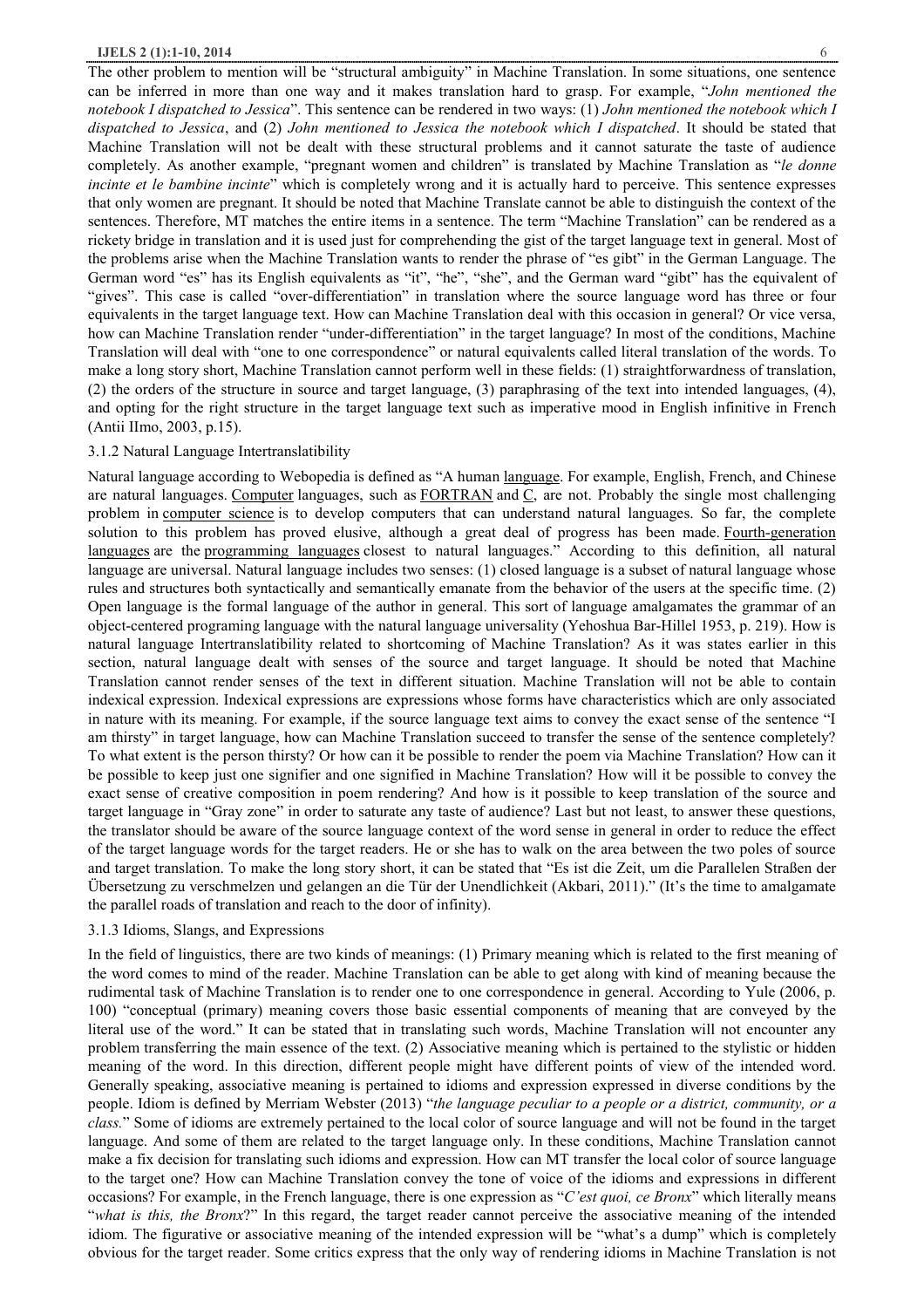#### **IJELS 2 (1):1-10, 2014** 7

to have idioms at all. It means that the source language should utilize the direct language in Machine Translation in order to see any problem for the target reader. All these cases are true of "Slang". Slangs are any kinds of expression which are spoken by laymen and less-educated people in general. The power of Slang in transferring the main essence of the text is higher than that of idiom. For example, "story vomit" cannot be rendered directly in Machine Translation because it causes the creation of an artificial meaning of this phrase. In an article titled as "Exploring into the New Model Procedure in Translation: Wafting as a case in Point" (Akbari, 2013, p. 19-20) he expressed that some words such as "*Band*", "*Ticket*", and "*Girls*" defined literally in the German Language and associatively rendered in the English Language. It means that, in most of the cases, the primary meaning is of great importance and the figurative meanings are less important in the German language. How can Machine Translation transfer this kind of situation in the English target language?

In solving this problem, there are two ways: (1) post editing which is done by the target translator being an expert in the source language. This work should be done cautiously because it causes the creation of multitudes of meanings and it makes translation ambiguous. (2) According to Yehoshua Bar-Hillel (1953, p. 222), changing the old forms or rules of the language and then adding some more new rules to the intended rule are good solutions in order to render a translated text via the new set defined in the old one. For the ease of the reader, the translator should define everything literally in accordance with natural equivalence or one to one correspondence.

# 3.1.4 Lexical Ambiguity

Lexical ambiguity is defined as source language renders as more than one equivalent in the target language. It should be noted that Machine Translation cannot distinguish the multiple meanings of the source language words in the target language. For instance, "*river*" can be rendered as "*fleuve*" and "*rivère*" in the target language. The multiplicity of meanings makes translation hard to perceive for Machine Translation. As another example, the word "*light*" can be translated as "*clair*", "*facile*", "*lumière*", and "*feu*" in target language. How can Machine Translation deal with this situation and how is it possible to saturate the needs of the reader in this connection? To solve such problems, contextual rules should be fed into Machine Translation in order not to encounter such issues. Machine Translation should set some pragmatic rules in different conditions in order to translate near to the source language text. It can be stated that "Rule-based Machine Translation", "Example-based Machine Translation", and "Statistical Machine Translation" solved these problems to some extent. Rule-based machine Translation (RBMT) is pertained to diverse kinds of linguistic rules. In the development of RBMT, two major paths are considered: (1) the direct approach which works amongst pairs of languages on the basis of bilingual dictionary. This approach renders words one to one correspondence without much detailed analysis of the syntactic and semantic structures of the target language. (2) The indirect approach which is more intricate in analyzing the syntactic and semantic structure of the target language and it is called the second generation of Machine Translation. Example-based Machine Translation (EBMT) is essentially based on the source language storage and alignment and this system also utilized the bilingual parallel corpora (Sergi Nirenburg, 1992, p48). In EBMT, translation is completed into three phase: (1) "Matching" which includes matches for the source language in the parallel corpora. (2) "Alignment" which includes distinguishing which parts of the translation is supposed to be reutilized. And (3) "Recombination" deals with amalgamation of those parts of the examples grammatically. And the last one is statistical Machine Translation (SMT) which is based on words and phrases or word sequences in a bilingual parallel corpus. These word sequences are pertained to word frequencies in this case. Whenever one word is on high level of sequence of utilizing by the target reader, it is in high level frequencies in translation. Therefore, SMT should scrutinize the frequencies and sequences of the words before the act of translation. But it should be noted that RBMT and EBMT are context bound and every step of translation should be pre-determined for these systems.

# 3.1.5 Paralinguistic Problems

When we communicate, we sometimes face problems in speaking and transferring the exact sense of our speech. For instance, we cannot recall the intended message or we need more time to design a new and intricate utterance. In these cases, these issues manifest paralinguistically. Paralinguistic features are the subpart of communication and do not include words. Facial expression, gestures, postures, and tone of voice are the examples of paralinguistic aspect of linguistics. It should be noted that paralinguistic features of the language are vehemently pertained to degree of frequency and intensification of the intended words in the target language. The best examples to consider will be "interjections". For instance, "Mmmm", "uh", "ouch", and "ooops" are the examples of interjection in linguistics. How can Machine Translation show the degree of intensification of the above-mentioned words correctly and rightly transfer the exact sense to the target language? How can Machine Translation show the uncertainty of the author of the text? How can Machine Translation be able to interpret the human behavior in diverse occasions? Interpreting human behavior is an arduous task in translation field. For instance, translating a poem of Shakespeare and then conveying the sense of that poem is beyond the ability of the normal renderer. How can the audience expect from Machine Translation to render correctly? In order to solve this problem, translators have proposed paralinguistic translation method.

According to Takatomo Kano (2012) Paralinguistic Translation Metric converts the source-side duration and mean power vector X into the target-side duration and mean power vector Y in accordance the following equation: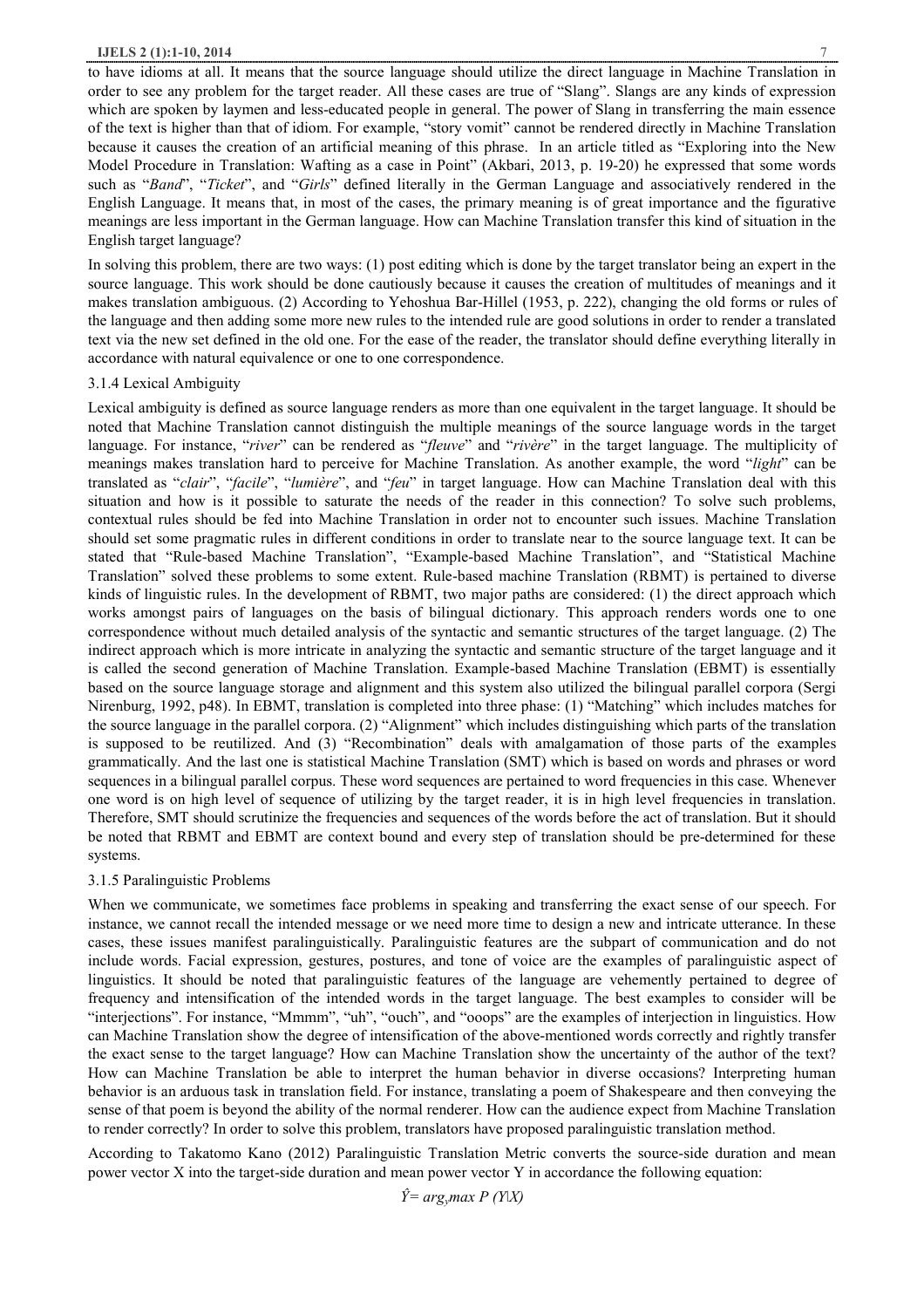In this equation, duration and power of each word using the source sided and power super is vector  $x_i = [x_1, \ldots, x_n]^T$ and the target-side duration and power super is vector  $y_i = [y_1, \dots, y_n]^T$ . If we conjecture that the duration and translation power of each word is self-reliant from that of the other word, the next equation will be as follows:

$$
\hat{Y} = arg_{y}max \prod_{i} P(y_{i}|x_{i})
$$

 $P(y_i|x_i)$  is called acoustic exoticizing (word for word) translation and is defined in accordance with linear regression matrix which calculates as the following equation:

$$
P (y_i | x_i) = N (y_i; W_{ei,ji} x', S)
$$

In this equation, x' alludes to  $[1x^T]^T$  and  $W_{ei,ji}$  refers to regression matrix. In this equitation, it should be considered the way of constructing the pair of the words. In order to do so, the equation of word pairs is as follows:

$$
\hat{\mathbf{W}}_{\text{e},j} = \arg_{\text{wi},j} \min \sum_{n=1}^{N} ||\mathbf{y} \cdot \mathbf{y}_{n} - \mathbf{y}_{n}||^{2} + \alpha ||\mathbf{W}_{\text{e},j}||^{2}
$$

In this equation, N refers to the number of training samples, n alludes to identification of each training samples,  $y^*$ refers to the target language, and α alludes to a hyper-parameter to prevent over-fitting. It is necessary to say that α will be 10 based on the fundamental test.

# *3.1.6 Stylistic Effects of Translation*

Stylistic effects in translation refer to the voice, order of the words, metaphors, and the pitch of the text. Whenever a translator wants to render a poem, he or she should observe the tone, metaphors, and the voice of the source and target language. In all above-mentioned cases, word order of each language is of great importance. As earlier explained, the system of word order in English would be SVO and the Japanese language would be SOV. How can Machine Translation distinguish the correct word order of the intended language? For example, the English sentence as "*Advances in technology created new opportunities*" was translated Japanese by Machine Translation as "*Technology has advanced. There are new opportunities* (John Hutchins, 2007, p5)." Japanese Machine Translation turned the English sentence into two parts. Each part has own subject and the verb. Or as another example, cliché, temporary, and stock metaphors are other problem faced by the Machine Translation. In most of the case, MT renders literally without paying attention to the content and degree of intensification of the intended metaphor. For example, "*a drain on resources*" (Newmark, 1988, p. 109) can be rendered as "*Una Perdita di Risorse*" in the Italian language or "*Unsere Mittel belasten*" in the German language by Machine Translation which are completely literal and word for word translation (one to one correspondence). Therefore, in all these cases, post editing stage of Machine Translation is of great importance to convey the near essence of the source language. Last but not least, human assistance is an indispensible part of Machine Translation to transfer and interpret the source language text accurately.

#### **4. Suggestion**

To put it in the nutshell, one can say that none of the current Machine Translation models can solve all problems encountered during rendering. Therefore, one model should be used which combines all the above-mentioned models in it and utilizes them correctly to fill the lacunae in Machine Translation model. John Hutchins (2007) proposed "Hybrid Architectures" in that it covers (1) Rule-based Machine Translation for the source language analysis, (2) Example-based Machine Translation for transferring the source language to the target one, and (3) Statistics Machine Translation for target language generation in Interlingua stage of MT. It can be stated that Hybrid Machine Translation systems are parallel systems with the selection mechanism. The figure of Hybrid Machine Translation is as follows:



Figure2. Hybrid Architecture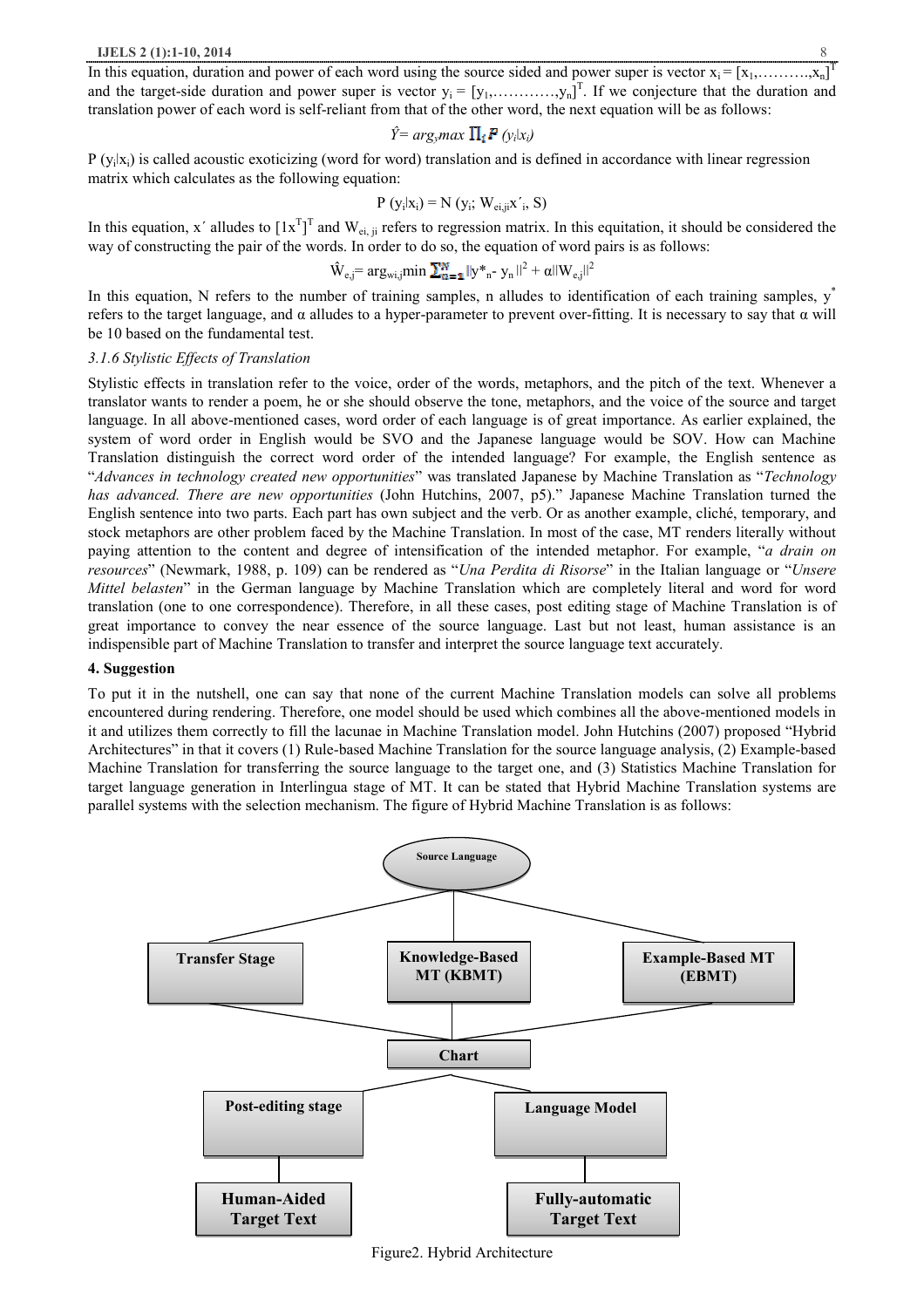#### **5. Discussion**

Machine Translation nowadays is the important issue to be discussed. As a matter of fact, one can express that the future of the translation will turn to be automated. But, it should be noted that Machine Translation is part of picture and needs human assistance to work properly. This paper showed that the best method for rendering a text by Machine translation would to utilize the "Hybrid Architectures" and makes in one continuous process. In this connection, Translation Memory tools will have strong position in Machine Translation process. Totally, one can expect some future development from Machine Translation: (1) *Integration of Translation Memory and Machine Translation*. This kind of amalgamation causes the creation of huge lexicon databases for Machine Translation and it makes Machine Translation render correctly due to the diverse contextual factors. It can be stated that SYSTRAN is equipped with huge lexicons but low level of syntactic structures. (2) *Amelioration of other Machine Translation Systems*. It is better to say that Machine Translation metrics are heavily relied upon the traditional method of statistics and it is the time to delve into new metric and new method of mechanized translation. For example, Vίt Baisa (2009) proposed a new method of Machine Translation Evaluation called "LAMENT" (LAnguage model and Meaning based Evaluation of machiNe Translation). (3) *Quality improvement in translation*. As earlier explained, Machine Translation is not able to determine and evaluate stylistic factors especially kinds of metaphors, idioms, and colloquial expressions in different situations. Most of the time, Machine Translation is going to deal with natural equivalence and one to one correspondence translation. (4) *Norm-referenced Translation Evaluation.* In this process, it is better to make one especial metric to evaluate the best translations amongst the worst ones. Norm-referenced translation evaluation provides this opportunity to render correctly and to transfer the content of the original text in the target language. (5) *Scrutiny of Minority languages*. Unfortunately, Machine Translation is used for major commercial languages and the language of military interest. It will be better to devise a Machine Translation which equips with minor languages and minor cultures due to the fact that every culture and language has its own background and structural systems. (6) *Functionality* which is of great importance in translation. Machine Translation should consider function, purpose, and domain of the source and target of the text. According to Skopos theory, the translator should satisfy the needs and preferences of the clients. Machine Translation should render in such a way that it can keep two poles in translation product altogether (Translator and Client). (7) *Multilingual system of translation*. It is prognosticated that in near future Machine Translation method operates on multilingual system of translation and then it can transfer of critical discourse analysis (CDA) wholly in different contexts of study. For example, in political speech or legal speech, Machine Translation should be able to act properly and consider all aspects of translation.

Last but not least, it is important to say that this study has been based on traditional metrics of Machine Translation and does not show any corresponding and new metric in this connection. It is hoped that some studies would address the case with other languages (Multilingual communication) and would accordingly set out to test the workability of the Machine Translation methods on a larger number of lexicon in the near future.

## **6. Conclusion**

Translation covers various fields of study including linguistic, philosophy, sociology, and localization knowledge. This field involves semantics, syntax, and morphology. In all these cases, the translator should adopt an appropriate method of translation in order to convey the main essence of the source text to that of the target language. But in the route of translation, the translator may encounter numerous problems in transferring the content. It should be noted that one of the most influential instruments which can help human to translate will be Machine Translation. Machine Translation deals with linguistic knowledge of the source language and it cannot deal with translation strategies to meet the needs of the reader. In this direction, Machine Translation is not capable of interacting with large number of ambiguous tasks and connotational meaning. Therefore, human assistance is of great important in Machine Translation field. Generally, Human and Machine Translation's interaction are mutually exclusive. Last but not least, this paper scrutinized overall perspective of Machine Translation models and its metrics. Nowadays, Machine Translation is the key focus in Translation Studies and Evaluation for which Machine Translation is so useful when it deals with speed and money. In this paper, all of Machine Translation models and their metrics explained and the author was trying to transfer the whole idea completely. As a matter of fact, man-made instruments are not free of errors and it will be better to peruse the lacks and shortcomings correctly. Therefore, this study inspected the shortcomings of Machine Translation models in detail. And finally, it can be stated that current technologies are not progressively developed and need human interaction to do well in every situations.

# **References**

Akbari, A. R. (2011). Intermediacy Model of Translation in Gray Zone, Oxford University Press, Unpublished Book.

Akbari, A. R. (2013). Exploring into the New Model Procedure in Translation: Wafting as a Case in Point*. International Journal of Education and Literary Studies, 1,* 19-20. Doi: 10.7575/aiac.ijels.v.1n.2p.18, http://dx.doi.org/10.7575/aiac.ijels.v.1n.2p.18

Baisa, V. (2009). Problems of Machine Translation Evaluation. Proceedings of Recent Advances in Slovanic Natural Language Processing, 21.

Bar-Hillel, Y. (1953). Some Linguistic Problems Connected with Machine Translation. *Proceedings of Philosophy and Science,20*, 217-24.